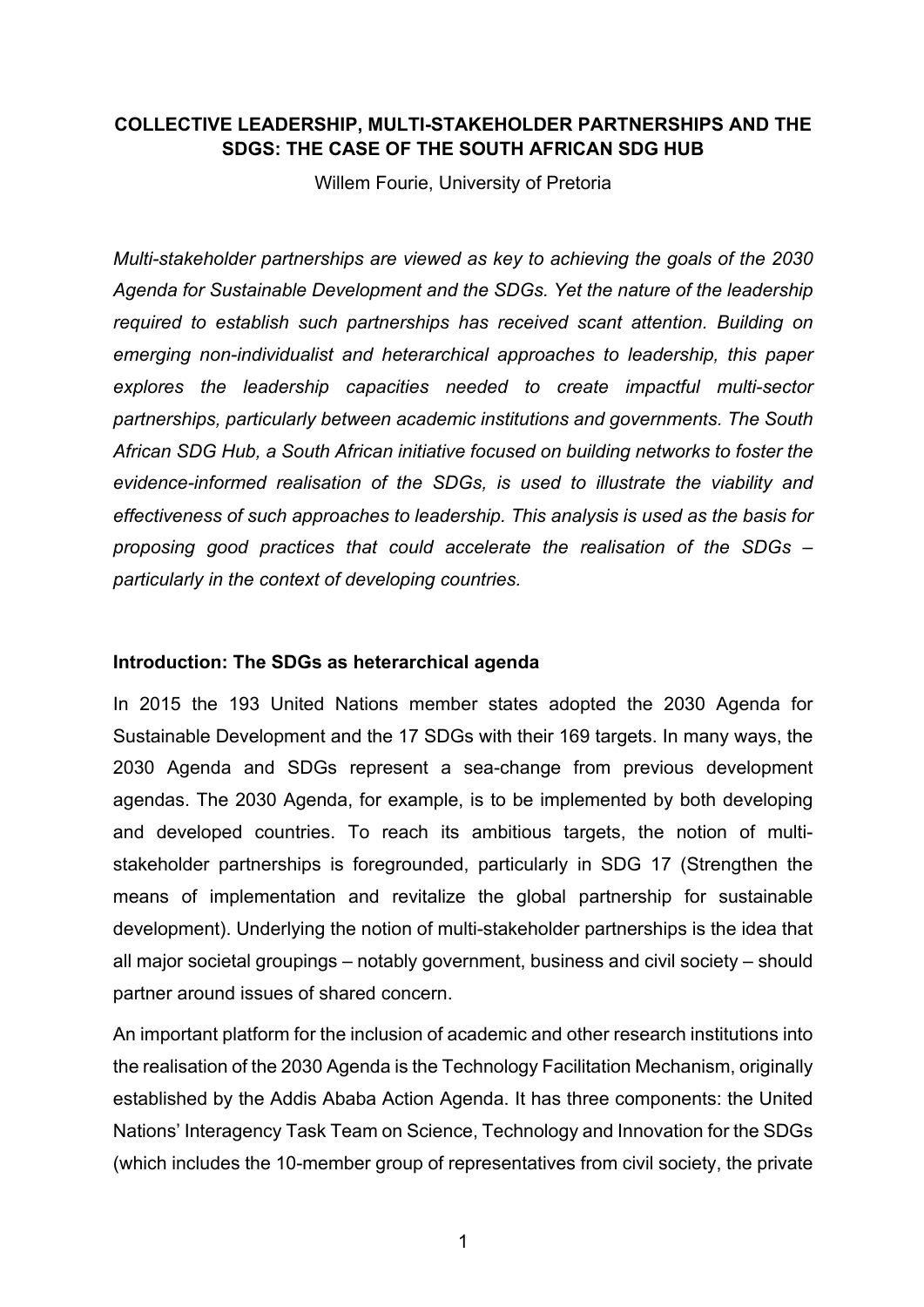sector and the scientific community), the multi-stakeholder Forum on Science, Technology and Innovation, or the STI Forum and an online platform to disseminate STI 'initiatives, mechanisms and programmes' (UN, 2019).

The prominence of multi-stakeholder partnerships, linked with the voluntary nature of the SDGs, provides an important indication of the need for understanding the implied nature of the kind of leadership necessary for achieving the SDGs. Conventional approaches to leadership that assign influence to charismatic individuals do not seem to be up to the task of responding to the decidedly heterarchical conception of influence that underlies the 2030 Agenda. Rather than being located in one person, the influence needed to realise the 2030 Agenda seems to be distributed across a large array of individuals and institutions. In this sense, even transformational leadership – arguably the most prominent contemporary leadership theory – seems insufficient to significantly accelerate attainment of the SDGs. In fact, the heroic bias of transformational leadership seems to introduce the risk of disabling such partnerships (Fourie and Höhne, 2019).

Yet the heterarchical distribution of influence implied by the 2030 Agenda and required to achieve the SDGs does not mean that the scholarship on leadership is unable to add value. But this does require that the focus needs to shift from heroic theories to theories that are based on an understanding of leadership as distributed influence. One of the most fruitful areas of research on this understanding of leadership as distributed influence is network leadership theory. Building on the foundational work on network theory by Balkundi and Kilduff, the following four principles form the basis of the analysis of leader influence: the primacy of relations between actors, the importance of actors' embeddedness in social fields, the social utility of network connections, and the notion of structural patterning (Balkundi and Kilduff, 2006). This forms the basis for an understanding of leadership that will be used to make recommendations for creating multi-stakeholder partnerships to attain the SDGs. Leadership, understood in this way, is 'an emergent quality of a group', with distinctly 'heterarchical' patterns of influence (Carter et al., 2015).

### **Literature review: Leadership in heterarchical contexts**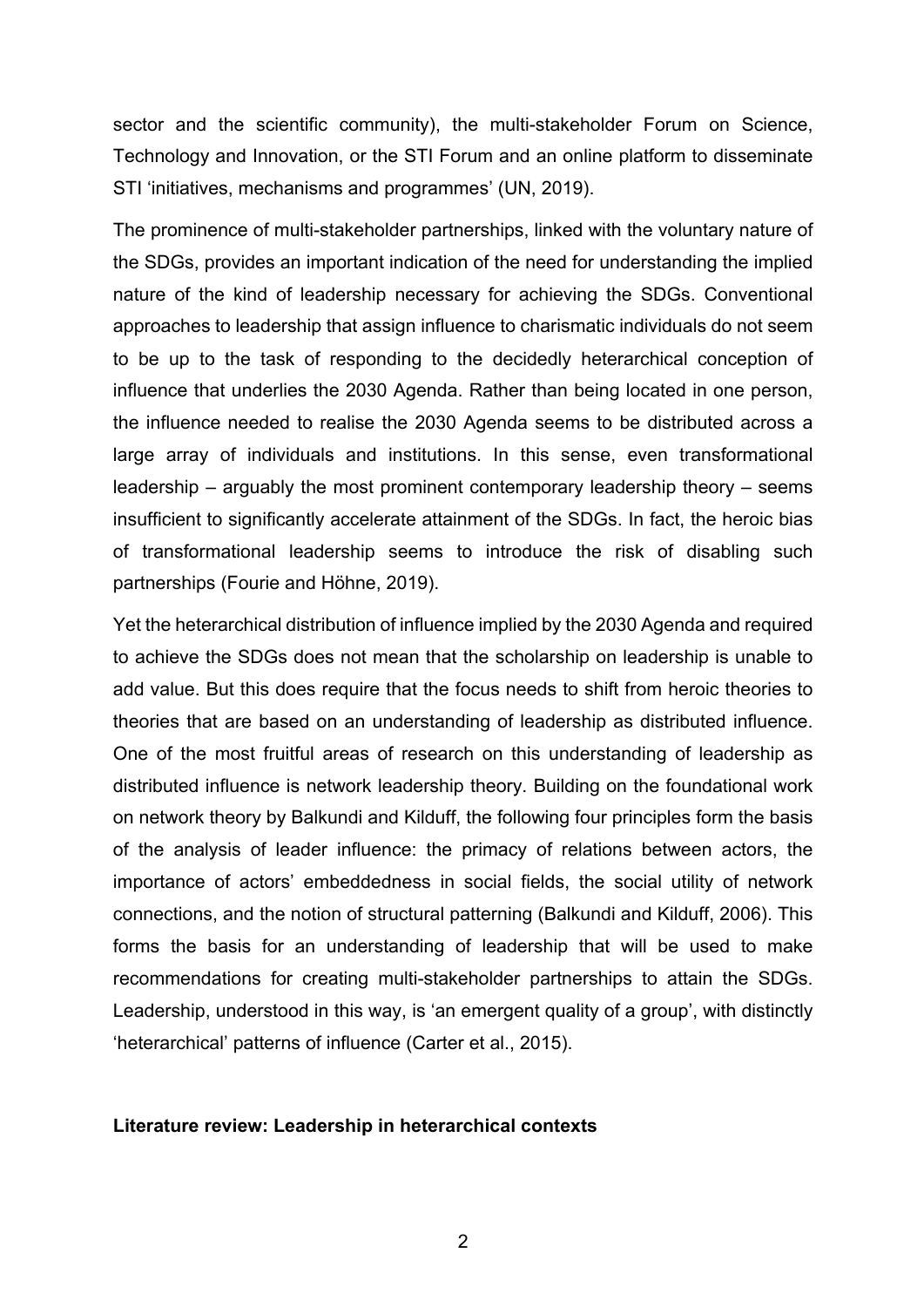We use experience of the South African SDG Hub to illustrate the potential impact of collective approaches to leadership in order to develop an understanding of how to create impactful multi-stakeholder partnerships to achieve the SDGs. The core contention is that the heterarchical context implied by the SDGs – the absence of punitive measures for non-compliance as well as the absence of an authoritative body which is able to enforce forms of compliance – requires collective leadership. In order to appreciate the ways in which the experience of the South African SDG Hub confirms the use and value of collective leadership in attaining the SDGs, a snapshot of the literature on the topic is required.

For most of its history the scholarly field of leadership studies approached the phenomenon of leadership as something that is located in an extraordinary individual. Trait-based theories of leadership, popularised by Galton in the late 1800s, for example, hold that leaders are individuals who exhibit specific character traits. A focus on the primacy of an influential individual can also be found in charismatic and neocharismatic theories of leadership. Transformational leadership – the most influential contemporary neo-charismatic theory of leadership – uses the 'four Is' to cement the connection between individual leaders and the influence process (e.g. Bass, 1985). According to this theory, leaders exhibit idealised influence, intellectual stimulation, individualised consideration and inspirational motivation.

Despite the continued impact of leadership theories that assign influence primarily to the individual leader, collective leadership theories are increasingly challenging this narrative. These theories approach leadership as manifested in 'a collective behaviour resulting from a number of interdependent entities interacting with one another, typically in a non-linear way' (Cullen-Lester and Yammarino, 2016: 173). Understood in this way, leadership resides not in extraordinary individuals, but in interactions between people, thereby 'constituting a network of relationships that emerges and shifts over time'. Put differently, leadership is understood as 'a property of the collective, not the individual' (Cullen-Lester and Yammarino, 2016: 173). When defined in this way, collective leadership serves as an umbrella term for a range of leadership theories, including team leadership, shared leadership, distributed leadership, rotated leadership and network leadership.

Three concepts are helpful in understanding collective leadership, namely concentration, roles and time (Contractor, 2012: 995–998). The first aspect has to do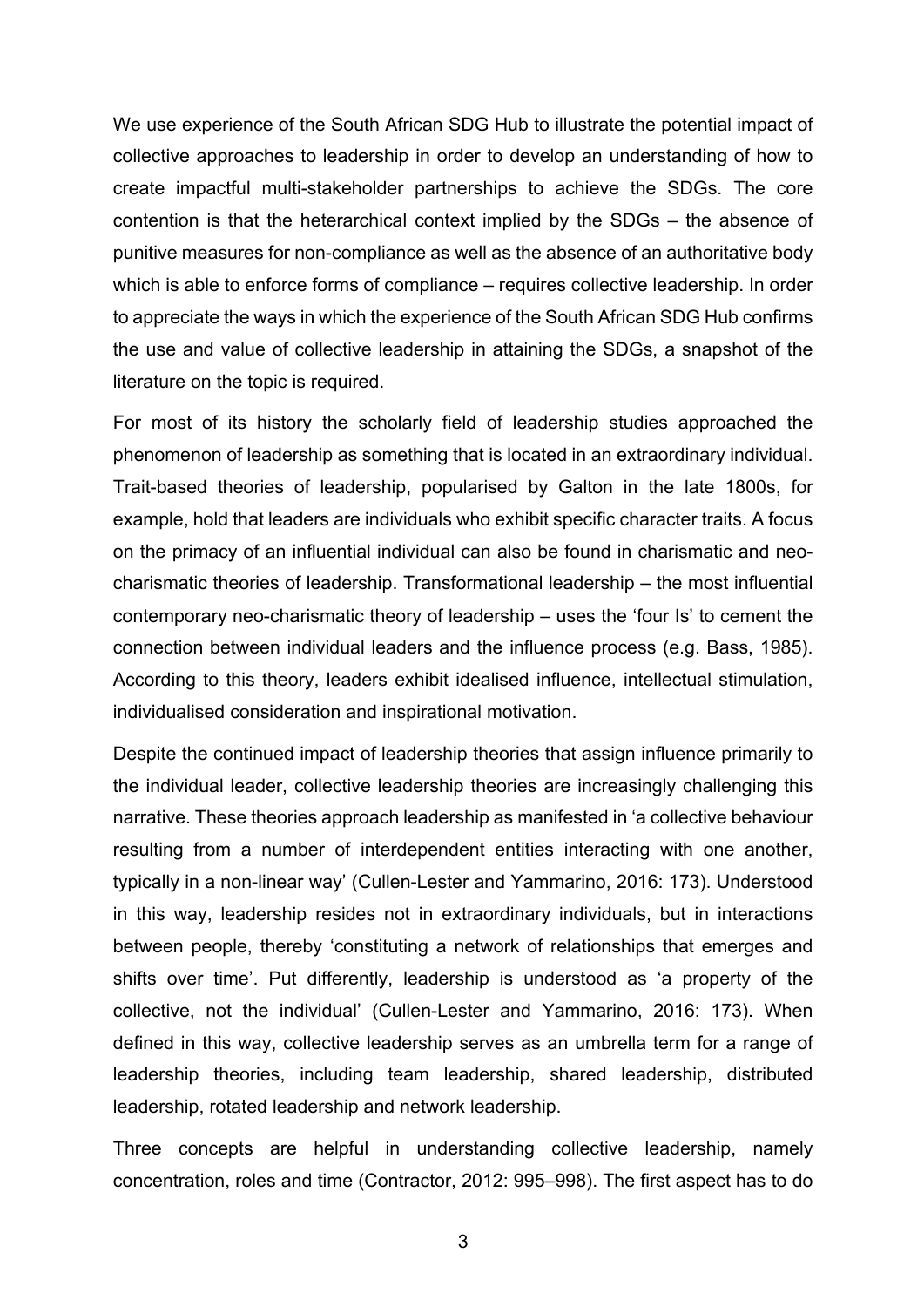with patterns of concentration of influence in a group. Central to collective leadership is the shared nature of the influencing process. Yet the ability to influence others is not distributed evenly in any group. Most, if not all, expressions of collective leadership find some measure of concentration of influence amongst sub-groupings or individuals within the group – even though sub-groups and individuals outside of these concentrations also have a measure of influence.

The second aspect of collective leadership sharpens our awareness of the existence of the shifting and therefore dynamic distribution of roles within a group. A role, used in this sense, is defined as 'a dynamic set of recurring behaviours, both expected and enacted, within a particular group context' (Contractor, 2012: 995). Carson and Tesluk (2007) identify four collective leadership roles. The navigator role 'enables the collective to establish and maintain a clear purpose and direction', the engineer role 'structures the collective and task', the social integrator role 'maintains healthy and productive social interactions and relational processes' and the liaison role 'develops and maintains productive relationships with key external stakeholders' (Contractor, 2012: 998). The distribution of these roles within a group context can be expected to change as group dynamics, the external environment and the shared goal evolve. The third aspect, therefore, namely the dynamics of collective leadership over time, can only be adequately understood when this temporal dimension is included as 'multiple individuals enact multiple roles (Contractor, 2012: 998).

Social network analysis is the most important way of analysing concrete examples of collective leadership, as it is 'an inherently relational approach' and – importantly – allows for the emergence of multiple leaders in a group (Mehra et al., 2006: 233). A network, used in this way, refers to the 'form of an integrated structure' that involves numerous actors with 'multiple linkages, working on cross-boundary, collaborative activities' (Silvia and McGuire, 2010: 265). In their study on the identification and evaluation of leadership networks, Hoppe and Reinelt (2010) develop a framework for identifying types of leadership networks, including peer leadership networks, organisational leadership networks and field-policy networks. Yet the type of leadership network most applicable to creating multi-stakeholder partnerships and responding to a complex set of shared goals is what Hoppe and Reinelt call collective leadership networks. Put differently: collective leadership can be analysed fruitfully when the distribution of influence is viewed in terms of network theory. They define a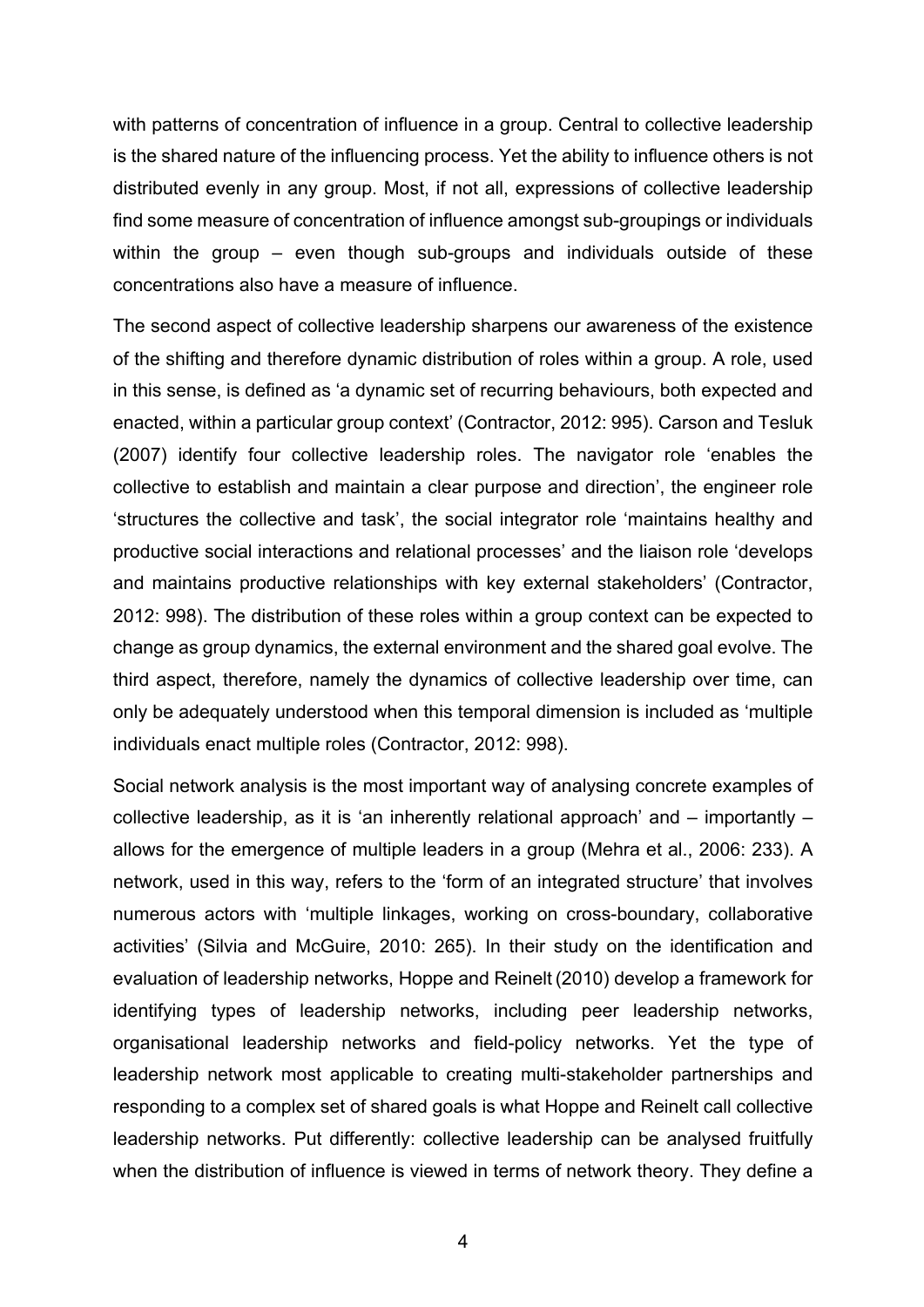collective leadership network as a 'self-organised system of social ties among people attracted to a common cause', often rooted in a 'sense of community and purpose' (Hoppe and Reinelt, 2010: 601). Such leadership networks are characterised by 'flexible leadership, according to what is perceived and required' and the inclusion of a 'diversity of people and perspectives' (Hoppe and Reinelt, 2010: 612).

The extent to which collective leadership differs from other forms of leadership is explored in a study on public leadership networks by Silvia and McGuire (2010). They find that collective leadership approaches, in particular network leadership, prioritise behaviours that differ from those prioritised by more individualised approaches to leadership. Their study of 417 public sector leaders identified the following characteristic behaviours:

- Treating all network members as equals;
- Freely sharing information amongst network members;
- Creating trust among network members;
- Encouraging support from and keeping the network in good standing with the higher authority; and
- Encouraging support from and keeping the network in good standing with internal and external stakeholders (Silvia and McGuire, 2010: 270–271).

# **The case: The South African SDG Hub in a heterarchical environment**

The evolution of the South African SDG Hub at the University of Pretoria provides a helpful illustration of the potential impact of a number of tenets of collective leadership theories.

To start, the South African SDG Hub needs to be contextualised in terms of the critical role that academic institutions are perceived to be able to play in the realising the 2030 Agenda. In their report on the topic, the United Nations Sustainable Development Solutions Network (Kestin et al., n.d.) highlights the critical role of universities. Researchers – based at universities and elsewhere – could assist governments and broader society to better understand the challenges addressed by the SDGs, localising the SDGs, developing solutions, evaluating responses and supporting further operationalising the SDGs. Within this context, the South African SDG Hub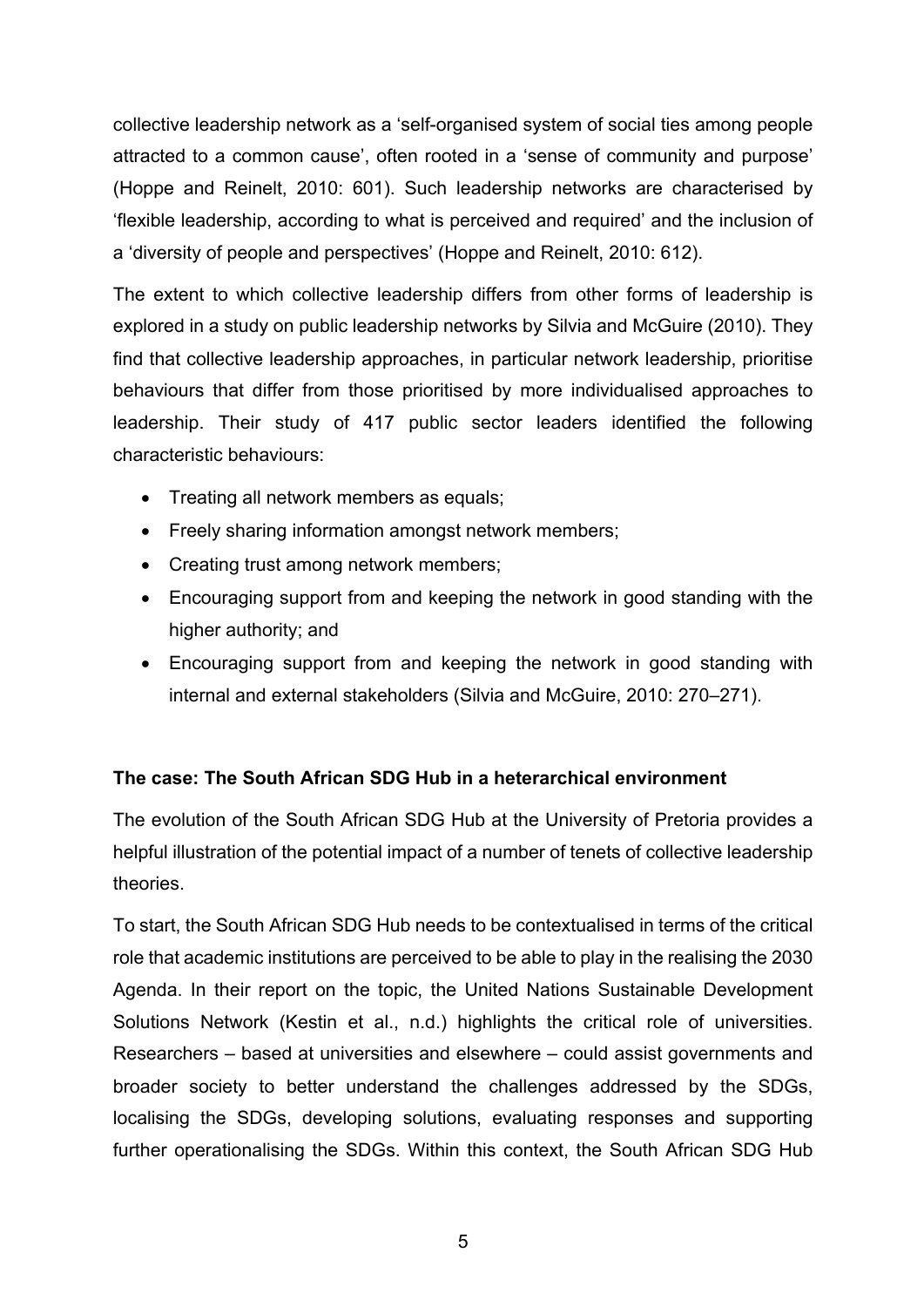seeks to unlock the developmental potential of research and innovation developed at African universities.

The South African SDG Hub was launched in 2017 by the then Minister in the Presidency, Jeff Radebe, as a response to these and other imperatives. Hosted by the University of Pretoria, the Hub currently structures its activities in four work streams.

- 1. Knowledge sharing: Its online platform shares open access South African research on the SDGs. An Artificial Intelligence grant from Microsoft enabled a team of developers to investigate the potential of deep learning to improve the search functions. The Hub also co-curated a monthly national SDG bulletin with the United Nations and South African government, and released a multistakeholder publication on the SDGs.
- 2. Policy advice: The Hub's primary avenue for policy advice is direct engagements with the South African government. But it also releases its numerous briefing notes.
- 3. Dialogue promotion: The Hub partners with interested funders to host public lectures on matters related to the SDGs.
- 4. Capacity building: The Hub hosts South Africa's first Master's in Development Practice, with its curriculum developed in collaboration with the Global Association of Master's in Development Practice hosted by Columbia University in New York City . Its first cohort started with the programme in 2019.

The Hub's strong position in facilitating stronger relationships between the government and the research community, as evidenced by its four work streams, however, is less the result of detailed planning and more a matter of emergence. An account of some of the key moments in its development illustrates the emergent character of the Hub.

When the concept of the Hub was first presented to South African government departments, the reception was lukewarm. In response to this reaction, the team based at the University of Pretoria decided to design and launch the platform without any external support. But within six months after the launch of the free-to-use online platform with some of South Africa's best SDG-relevant research, it became clear that the number of users remained low. This challenge led to a deeper investigation into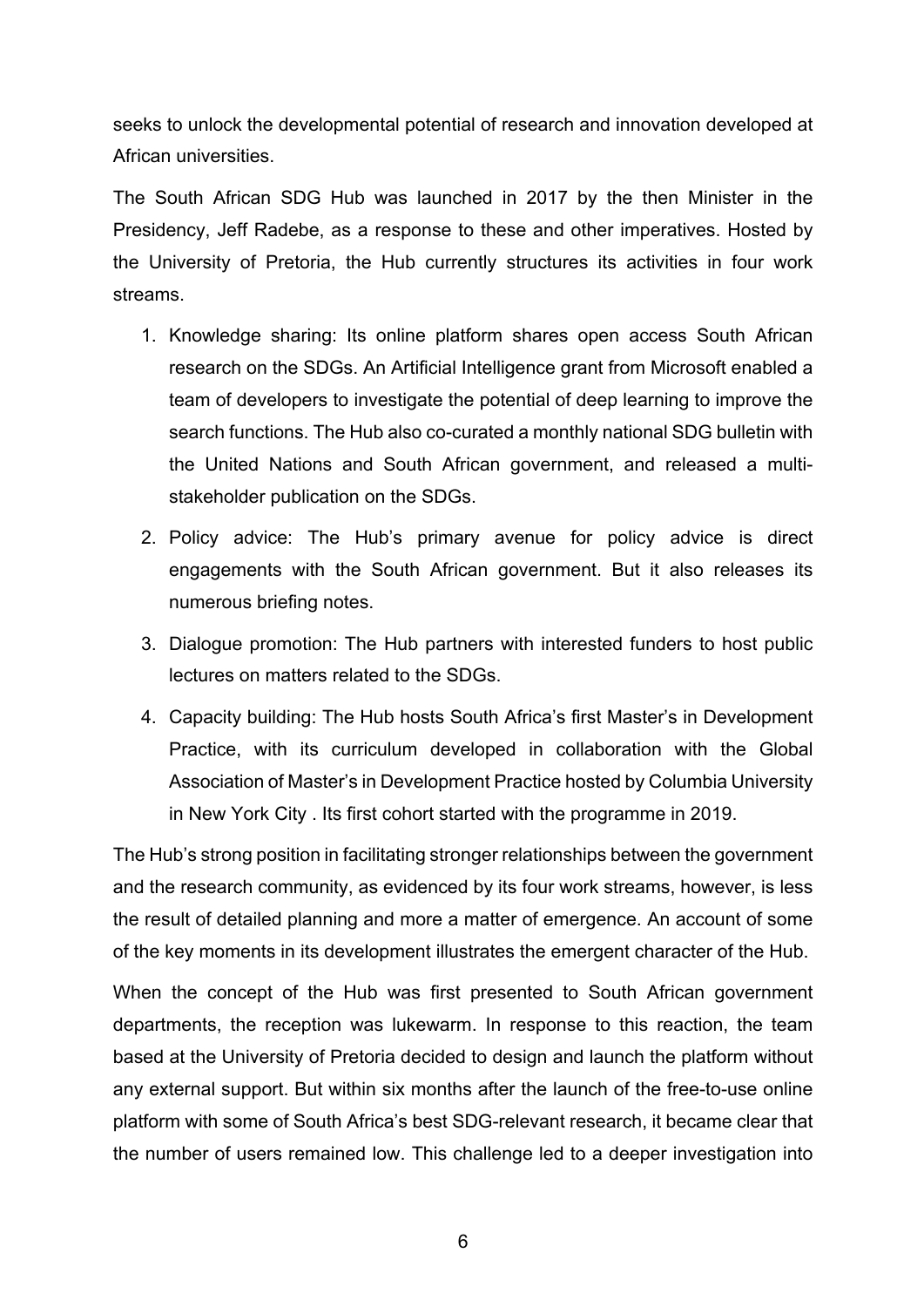the barriers to the successful utilisation of evidence to improve policy-making processes (Fourie, 2018).

That review revealed a number of barriers. The researchers need to accept, in a spirit of self-criticism, that peer-reviewed research is not the only form of evidence that policy makers rely on to craft policies. The also rely on other forms of evidence, notably experience and political know-how (Hunsmann, 2012). Linked to this finding is the fact that policy makers are often faced with conflicting forms of evidence, which are typically a consequence of conflicting paradigms or ideologies adopted amongst researchers in a particular field (Juntti et al., 2009). Viewed from the demand-side, government departments often lack the appropriate analytical capacity, making it difficult for them to gauge the relevance of research and/or integrate research into policy-making processes (Howlett, 2009). Another barrier to evidence-informed policy making is the perceived lack of timeliness of peer-reviewed research (Innvaer et al., 2002). Whereas policy makers often face challenges that need to be addressed over the short term, peer-reviewed research is mostly a medium- to long-term endeavour.

The most significant barrier to the effective uptake of research into policy making, however, is the absence of personal relationships between policy makers and researchers. Innovaer and colleagues (2002) found, in a foundational study, that personal contact is in fact the most important 'facilitator' for incorporating research into policy making. This finding is echoed by an extensive literature review conducted by Oliver and colleagues. According to Lorenc and colleagues, the concept of 'credibility' is important in describing the type of personal relationships that enable policy makers to make effective use of research. Credibility, in this sense, refers 'less to the methodological or substantive characteristics of the research itself than to the personal authority of the individuals putting it forward, particularly senior academics', as academics and academic institutions are typically seen as 'neutral and disinterested' (Lorenc et al., 2014).

Based on the outcome of this analysis, the Hub decided to devote its relatively limited resources not to the expansion of its online platform, but to building trust with key stakeholders in the South African government and in multilateral institutions. The team based at the University of Pretoria came to the realisation that the risk of not investing in such relationships was greater than the risk of engaging in relationship-building activities – by definition difficult to quantify or measure. It was also decided to use the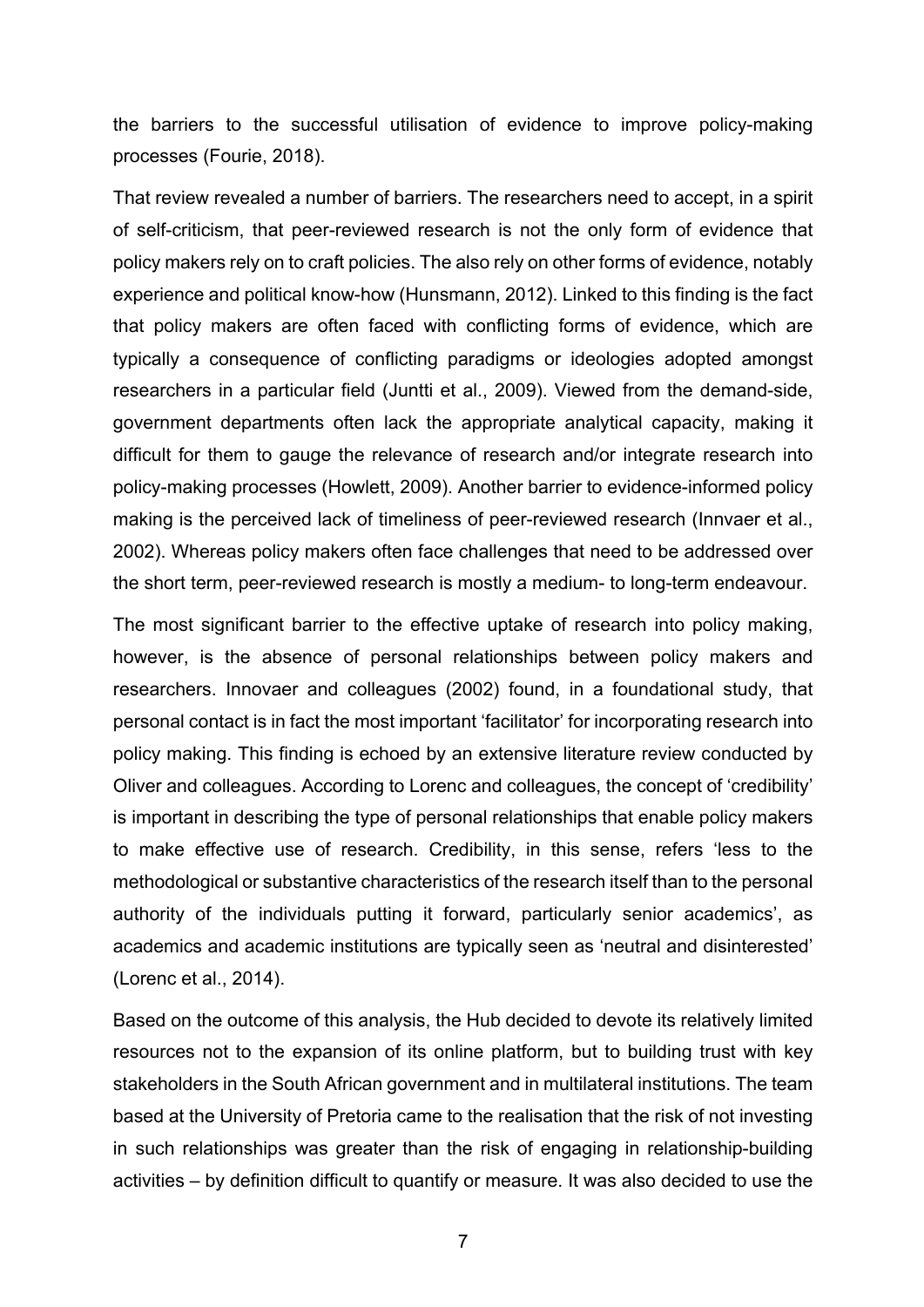credibility of the existing platform – essentially the fact that it manages to make SDGrelevant research available online at no cost – as the basis for such engagements. Despite the continued need for funding, these engagements were not framed as primarily aimed at seeking additional funding.

After months of engaging potentially interested partners and building high-trust relationships, the South African Department of Science and Technology agreed to form a strategic partnership. This partnership was followed by a Memorandum of Understanding with the United Nations. With these two partnerships formalised, the South African SDG Hub was requested to support South Africa's preparation for and participation on national and multilateral platforms. This included the STI Forum and the Africa Regional Forum for Sustainable Development, Africa's annual preparatory meeting for the United Nations' High-Level Political Forum on the SDGs. These partnerships also formed the basis for establishing partnerships with other academic institutions and multilateral institutions. The South African SDG Hub also partnered with Statistics South Africa, the national statistical institution, on drafting the first national SDG report.

Only at this point, and in dialogue with its core partners, could the team at the University of Pretoria finalise the Hub's core work streams. Interestingly, this led to work streams that diverged significantly from the initial, and rather narrow, goal of making SDG-relevant research available online. Even after significant funding was acquired, this function remained of lesser importance when compared to the other three work streams. In fact, senior researchers were appointed not to expand the number of articles, but rather to create products based on synthesised research..

### **Lessons learned**

When superimposing the theory of collective leadership onto the experience of the South African SDG Hub, a number of lessons emerged.

Firstly, the Hub's experience indeed confirmed *the need for collective forms of leadership*. On a pragmatic level, the SDGs are too all-encompassing in nature to be 'controlled' by one actor. Put differently: they imply a vast range of knowledge and experience and skills that goes beyond the rational abilities of any one leader. On a conceptual level, the very assumption that individualised forms of leadership are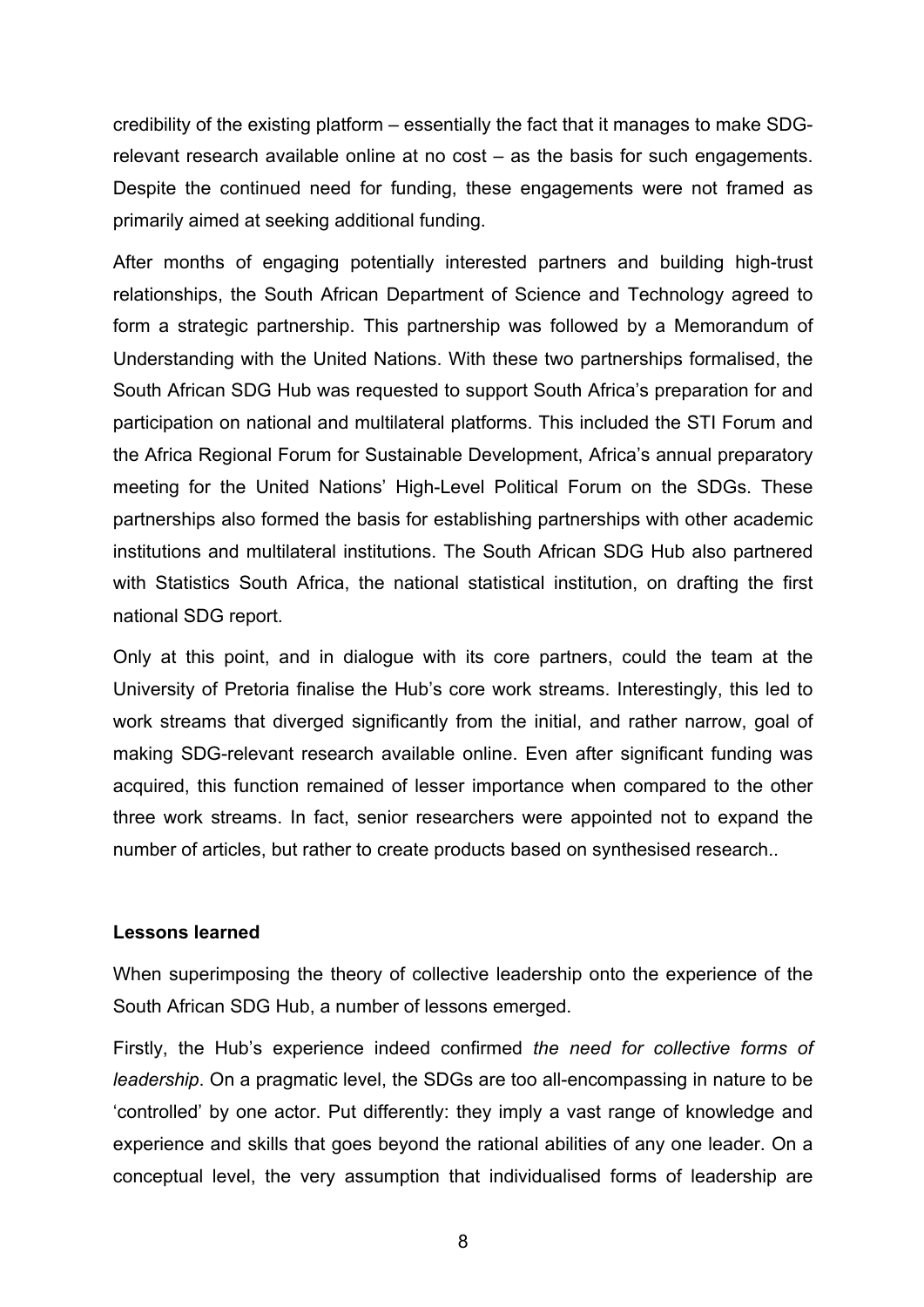appropriate goes against the moral grain of the SDGs themselves. The SDGs are expressly designed as a collaborative agenda. This collaborative foundation of the SDGs is also reflected in the ways that adherence to the agenda is gauged. At best, actors are expected to voluntarily disclose their attempts to achieve the SDGs. Notions of mutual accountability and transparency are of greater importance than compliance and punitive measures.

Secondly, the Hub's experience confirms that *creating trust amongst network members and with external stakeholders* is of fundamental importance. Rather than attempting to build relationships based on the 'expert' role, often assigned to universities and their researchers, the Hub's team rather opted for a different approach. They used continued engagement to cultivate and promote synergies between their aims and the needs of important stakeholders. This approach made it possible to treat all stakeholders as equals. Rather than using a hierarchical framework to engage and build networks, a heterarchical, functionally differentiated framework was adopted. This meant that stakeholders were treated as equals, as they were seen to bring different yet essential experience and knowledge to the network.

Thirdly, and closely linked to the above points, *objectives are understood to be dynamic and should be crafted together*. The Hub's initial objective was to collect and share SDG-relevant research produced at South African universities. But engagement with stakeholders, and the subsequent establishment of partnerships, showed that this objective is of secondary interest to these stakeholders. Of greater importance is synthesising existing research, setting up platforms for dialogue, and using the Hub to showcase SDG-relevant research on global platforms. Without disregarding the importance of collecting and disseminating research findings, the Hub chose to change its priorities and add additional objectives.

#### **References**

Balkundi, P. and Kilduff, M. 2006. The ties that lead: A social network approach to leadership. *The Leadership Quarterly* 17: 419–439.

Bass, B.M. 1985. *Leadership and performance beyond expectations*. New York: Free Press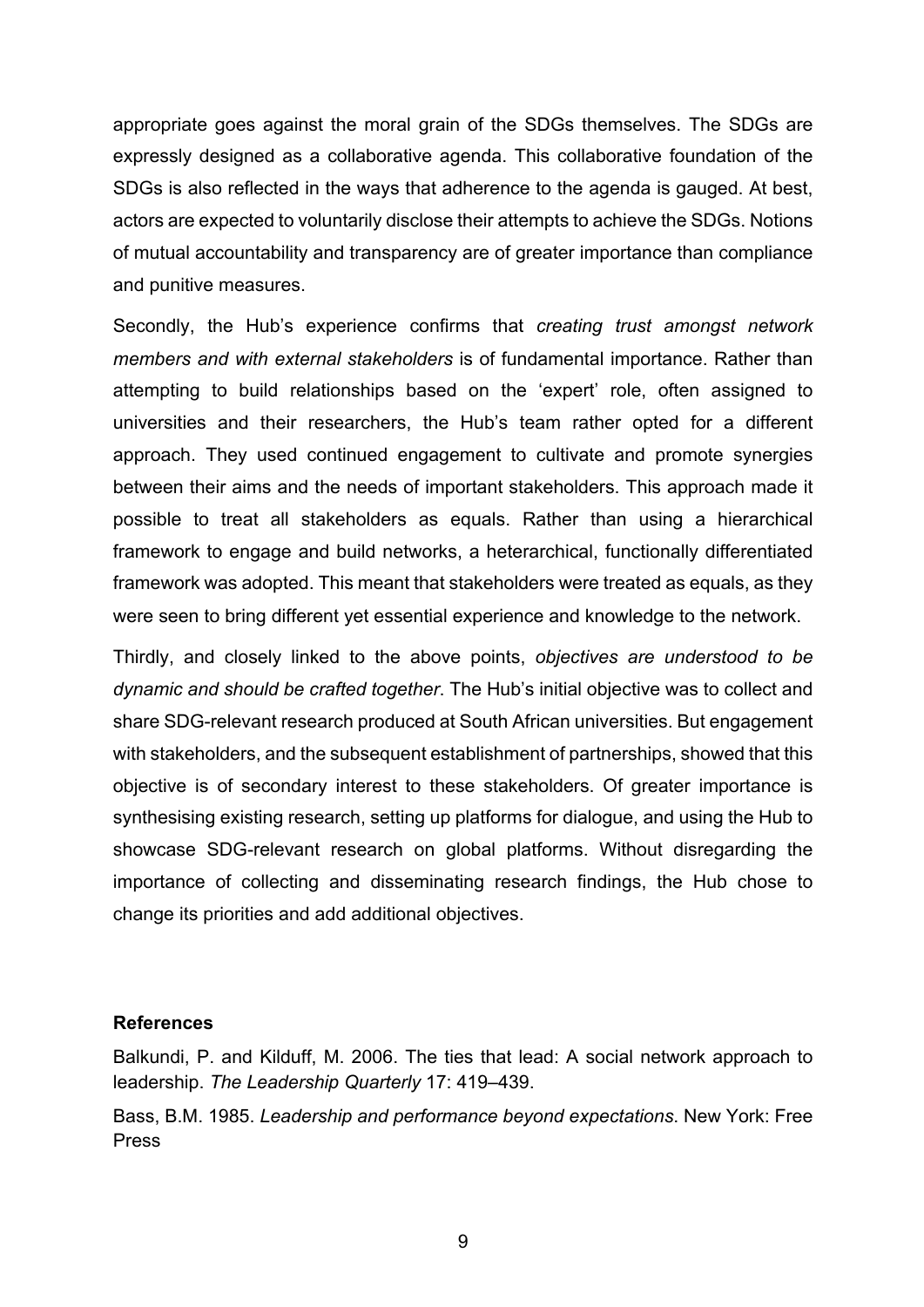Carter, D. R., DeChurch, L. A., Braun, M. T. and Contractor, N. S. 2015. Social network approaches to leadership: An Integrative Conceptual Review. *Journal of Applied Psychology* 100(3): 597–622.

Carson, J. B., Tesluk, P. E., and Marrone, J. A. 2007. Shared leadership in teams: An investigation of antecedent conditions and performance. *Academy of Management Journal* 50: 1217–1234.

Contractor, N. S., DeChurch, L. A., Carson, J. B., Carter, D. R. and Keegan, B. 2012. The topology of collective leadership. *The Leadership Quarterly* 23: 994–1011.

Cullen-Lester, K. L., Yammarino, F. J. 2016. Collective and network approaches to leadership: Special issue introduction. *The Leadership Quarterly* 27: 173–180.

Fourie, W. and Höhne, F. 2019. Thou shalt not fail? Using theological impulses to critique the heroic bias in transformational leadership theory. *Leadership* 15(1): 44– 57.

Fourie, W. (ed.) 2018. *Implementing the SDGs in South Africa: Challenges and Opportunities.* Pretoria: University of Pretoria.

Hoppe, B. and Reinelt, C. 2010. Social network analysis and the evaluation of leadership networks. *The Leadership Quarterly* 21: 600–619.

Howlett, M. 2009. Policy analytical capacity and evidence-based policy-making: Lessons from Canada. *Canadian Public Administration* 52(2): 153–175.

Hunsmann, M. 2012. Limits to evidence-based health policymaking: Policy hurdles to structural HIV prevention in Tanzania. *Social Science & Medicine* 74: 1477–1485.

Innvaer, S., Vist, G., Trommald, M., Oxman, A. 2002, Health policy-makers' perceptions of their use of evidence: a systematic review. *Journal of Health Services Research & Policy* 7(4): 239–244.

Juntti, M, Russel, D., Turnpenny, J. 2009. Evidence, politics and power in public policy for the environment. *Environmental Science and Policy* 12: 207–215.

Kestin, T. n.d. *Getting started with the SDGs in universities: a guide for universities, higher education institutions, and the academic sector*. Sustainable Development Solutions Network, Australia, New Zealand and Pacific Edition

Lorenc, T., Tyner, E. F., Petticrew, M., Duffy, S., Martineau, F. P., Phillips, G., Lock, K. 2014. Cultures of evidence across policy sectors: systematic review of qualitative evidence. *European Journal of Public Health* 24(6): 1041–1047.

Mehra, A., Smith, B. R., Dixon, A. L., Robertson, B. 2006. Distributed leadership in teams: The network of leadership perceptions and team performance. *The Leadership Quarterly* 17: 232–245.

Silvia, C. and McGuire, M. 2010. Leading public sector networks: An empirical examination of integrative leadership behaviors. *The Leadership Quarterly* 21: 264– 277.